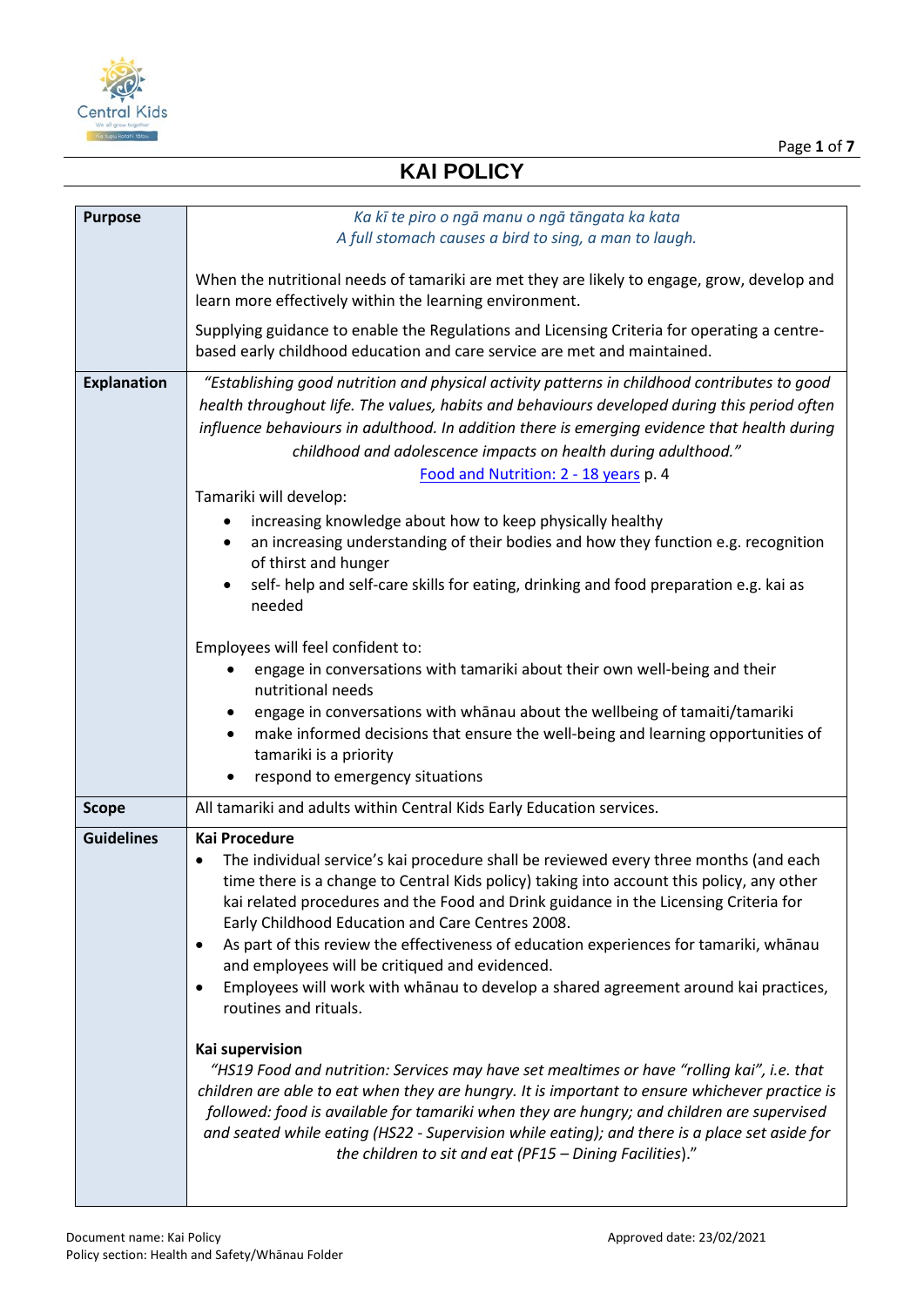

| Tamariki have a right to choose the time they wish to eat and what they want to eat.<br>٠<br>The terminology used for this is 'Child-Initiated Kai'. Where, in consultation with the<br>community, kai times are less than the hours of operation, kaiako shall work with<br>tamariki to ensure that their refreshment needs are throughout the day.                                                                                                                                                                                                                                                                                                                                                                                                                                                                                                                                                                                                                                                                                                                                                                                                                                                                                                                                                                                                                                                                                                                                                                                                                                                                                                                                                                                                                                                                                                           |
|----------------------------------------------------------------------------------------------------------------------------------------------------------------------------------------------------------------------------------------------------------------------------------------------------------------------------------------------------------------------------------------------------------------------------------------------------------------------------------------------------------------------------------------------------------------------------------------------------------------------------------------------------------------------------------------------------------------------------------------------------------------------------------------------------------------------------------------------------------------------------------------------------------------------------------------------------------------------------------------------------------------------------------------------------------------------------------------------------------------------------------------------------------------------------------------------------------------------------------------------------------------------------------------------------------------------------------------------------------------------------------------------------------------------------------------------------------------------------------------------------------------------------------------------------------------------------------------------------------------------------------------------------------------------------------------------------------------------------------------------------------------------------------------------------------------------------------------------------------------|
| Tamariki will eat and drink in a designated area.<br>٠<br>Central Kids Early Education standard is that each service has only one<br>O<br>designated kai area at a time which is in an easily supervised space.<br>Exceptions to this provision is when services have a separate space for infants<br>O<br>and toddlers.<br>Two kai areas may be provided when there are special events that involve a<br>O<br>collective kai time.<br>The kai area/s and resources will be supervised by a designated adult/s, kept in<br>$\circ$<br>a tidy, hygienic condition and provide for the ethical disposal of waste<br>consistent with Central Kids values.<br>Tamariki are supervised and seated while eating.<br>٠<br>Seated means that children's weight is supported by their buttocks rather than their feet<br>$\bullet$<br>and their back is upright. Where practical it is preferable that children are seated in a<br>chair with their food directly in front of them to prevent the child needing to twist to the<br>left or right, which can cause them to lose control of the food in their mouth.<br>The definition of supervised in criterion (HS22) means an adult is assigned to oversee<br>٠<br>children while they are eating to ensure attention is on the children and not on<br>completing other tasks. The adult assigned must be in close proximity to the children<br>who are eating and be trained in how to respond if a child is choking or has an adverse<br>reaction. Close proximity means that children can be actively supervised when eating<br>and the adult can attend immediately to any kai related emergency such as choking.<br>For every 25 children who are attending, an adult with a current first aid qualification<br>$\bullet$<br>that includes training in response to young children choking must be present at the |
| service at all times. All Central Kids permanent teachers must hold a current First Aid<br>Certificate                                                                                                                                                                                                                                                                                                                                                                                                                                                                                                                                                                                                                                                                                                                                                                                                                                                                                                                                                                                                                                                                                                                                                                                                                                                                                                                                                                                                                                                                                                                                                                                                                                                                                                                                                         |
| Provision of kai - whānau<br>Health and safety practices criterion 19:<br>§ Food is served at appropriate times to meet the nutritional needs of each child while they<br>are attending. Where food is provided by the service, it is of sufficient variety, quantity and<br>quality to meet the nutritional and developmental needs of each child. Where food is<br>provided by parents, the service encourages and promotes healthy eating guidelines.<br>Documentation required: A record of all food served during the service's hours of operation<br>(other than that provided by parents for their own children). Records show the type of food<br>provided and are available for inspection for 3 months after the food is served.<br>Where food is provided by parents the service promotes and encourages healthy eating<br>guidelines. Services may choose to develop a Healthy Food and Drink Policy with whānau.                                                                                                                                                                                                                                                                                                                                                                                                                                                                                                                                                                                                                                                                                                                                                                                                                                                                                                                                  |
| Services may provide the Healthy food and Drink Guidance to whanau at the time of<br>enrolment. The Guidance may be provided in hard copy, electronically, or via an electronic<br>link for whānau with internet access. Services may display posters which encourage healthy<br>foods and demonstrate how to prepare foods to meet the developmental needs of tamariki.                                                                                                                                                                                                                                                                                                                                                                                                                                                                                                                                                                                                                                                                                                                                                                                                                                                                                                                                                                                                                                                                                                                                                                                                                                                                                                                                                                                                                                                                                       |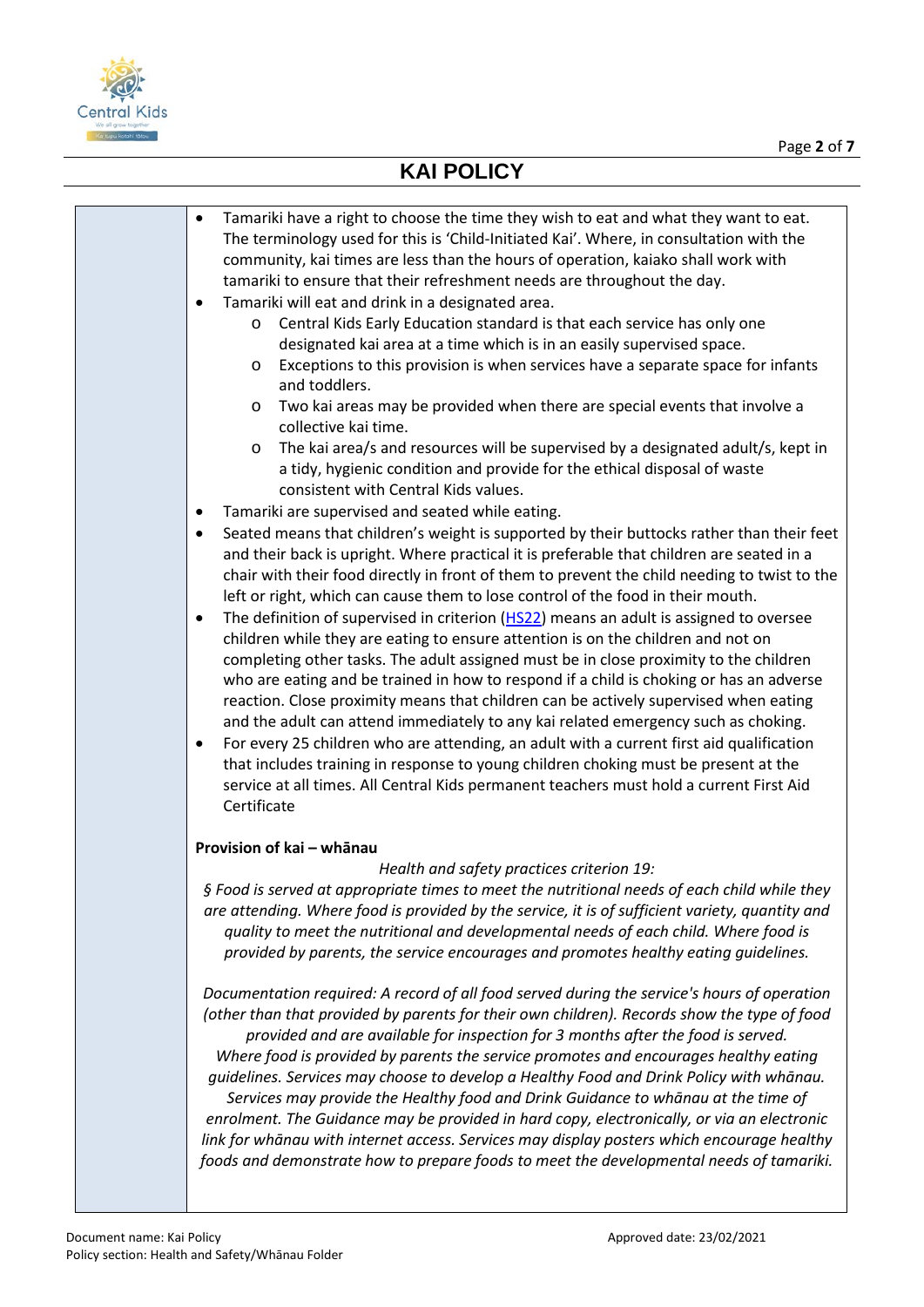

| Whanau have the right to choose what refreshments they provide for their tamariki.<br>$\bullet$<br>Whanau should be encouraged to provide the kai for their tamariki so it is ready to eat.<br>$\bullet$<br>Generally, Central Kids do not have the kitchen facilities or available staff to meet the<br>MoE or Food Act Requirements to prepare food aside from those times when it is part of<br>the curriculum. The exception to this is infant food and bottles.<br>Where food is provided by parents, the service promotes best practices as set out in<br>$\bullet$<br>Ministry of Health: Reducing food-related choking for babies and young children at early<br>learning services<br>The service must provide to all parents at the time of enrolment a copy of Ministry of<br>$\bullet$<br>Health: Reducing food-related choking for babies and young children at early learning |
|--------------------------------------------------------------------------------------------------------------------------------------------------------------------------------------------------------------------------------------------------------------------------------------------------------------------------------------------------------------------------------------------------------------------------------------------------------------------------------------------------------------------------------------------------------------------------------------------------------------------------------------------------------------------------------------------------------------------------------------------------------------------------------------------------------------------------------------------------------------------------------------------|
| services. and "Health Food and Drink Guidance - Early Learning Services". The service<br>should record on the enrolment form that this information has been provided and<br>understood by parents<br>Services must promote the Ministry of Health Guidance and may demonstrate<br>٠<br>compliance by developing formal policies and procedure in partnership with whānau                                                                                                                                                                                                                                                                                                                                                                                                                                                                                                                   |
| (GMA4- Parent Involvement).<br>Blanket bans on food are not recommended and should only be put in place after<br>$\bullet$<br>discussion with the services Kaiarataki and a thorough consultation with and agreement<br>from all parents. Where a decision has been made to ban a particular food this decision<br>should be reviewed at least every six months.<br>Any discussion with whanau around the choices they have made for children should be<br>$\bullet$<br>handled with sensitivity and without judgement.                                                                                                                                                                                                                                                                                                                                                                    |
| Provision of kai - by the service<br>Health and safety practices criterion 19: Documentation required: A record of all food served<br>during the service's hours of operation (other than that provided by parents for their own<br>children). Where a service provides food, a record of the daily menu outlining the ingredients<br>will meet this requirement. Menus are required to be specific in case of an unexpected<br>allergic reaction. For example, what type of fruit or the contents of a sandwich must be<br>recorded to satisfy this requirement. If food is provided by parents for a shared lunch a list of<br>all food provided is required to meet this requirement Records show the type of food<br>provided and are available for inspection for 3 months after the food is served.                                                                                  |
| Nutritional food that is appropriate for the developmental needs of tamariki will be<br>٠<br>available at all times. One of the ways this is managed at Central Kids is by providing<br>children with the opportunity to eat their kai when they are hungry. Information sources<br>for what is considered nutritional kai can be found by following this link: MoH current<br>food and nutrition guidelines.                                                                                                                                                                                                                                                                                                                                                                                                                                                                              |
| Where food is provided by the service, no food listed on the 'High-risk food to exclude'<br>٠<br>will be served. Where food is provided by the service 'High-risk food to alter' will only<br>be served once prepared with best practice as set out in Ministry of health: Reducing<br>food-related choking for babies and young children at early learning services<br>High-risk food services must exclude from providing:                                                                                                                                                                                                                                                                                                                                                                                                                                                               |
| whole or pieces of nuts large seeds, like pumpkin or sunflower seeds<br>$\circ$<br>hard or chewy sweets or lollies<br>$\circ$<br>crisps or chippies<br>$\circ$<br>hard rice crackers<br>$\circ$<br>dried fruit<br>$\circ$                                                                                                                                                                                                                                                                                                                                                                                                                                                                                                                                                                                                                                                                  |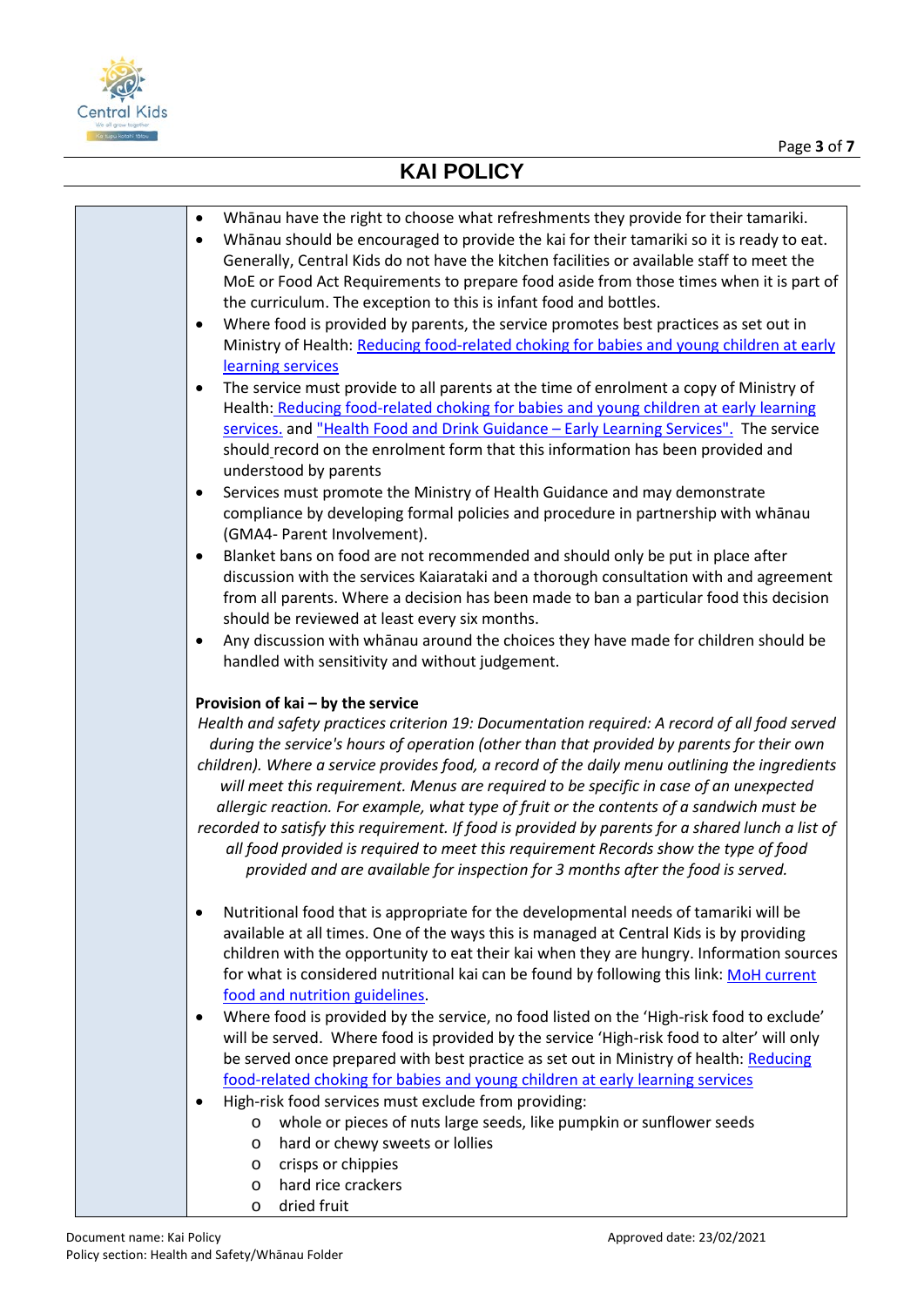

- o sausages, saveloys and cheerios
- o popcorn
- o marshmallows
- Kai that is considered high risk by MoH guidelines and cannot be altered must **not** be provided by Central Kids services
- Employees will meet the special dietary requirements and cultural considerations of tamariki attending the service by engaging with whānau around how the individual needs of their child can be meet while staying within the licensing requirements. For tamariki with IDPs this will include involving MoE personnel (early intervention teacher).
- A record will be kept of all food served during the service's hours of operation (other than that provided by parents for their own children). Records show the type of food and ingredients provided and must be available for inspection for 3 months after the food is served.

#### **Kai preparation**

- Kai including that grown or gathered by the service will be stored, prepared, heated, cooked according to food safety guidelines.
- Where kai is provided by the service, foods that pose a high choking risk and cannot be altered are not to be served. Food that are high-risk need to be altered in accordance with best practice as set out in Ministry of Health: [Reducing food-related choking for](https://www.health.govt.nz/system/files/documents/publications/reducing-food-related-choking-babies-young-children-early-learning-services-dec20.pdf)  [babies and young children at early learning services.](https://www.health.govt.nz/system/files/documents/publications/reducing-food-related-choking-babies-young-children-early-learning-services-dec20.pdf)
- All equipment pertaining to the preparation and eating of kai will be maintained in a condition that will preserve health and prevent the spread of disease.
- Food Act (2014) provisions: While early childhood education (ECE) centres that cook meals or prepare food – like sandwiches or salads – need to register under national programme 2. There is no need to register if:
	- o all the food is brought in by tamariki from home (for example in lunch boxes)
	- o food served is fruit or pre-packaged snacks that don't need to be kept cold (like muffins or crackers)
	- o food is prepared with the tamariki as part of the curriculum
	- o the service does not charge for the food
	- o the service is a KidsCan partner and work within the KidsCan guidelines

If you are considering providing food outside these points discuss this with your Kaiarataki what you envision. Follow this link for more information as you may need to register: [Food act for early childhood educators](https://www.mpi.govt.nz/food-safety/food-act-2014/national-programmes/early-childhood-educators-and-kohanga-reo/).

#### **Education and Whānau Engagement**

- The curriculum will offer experiences and learning opportunities for tamariki and whānau to participate in food preparation/cooking and the ritual of shared kai.
- Tamariki with food allergies should be supported to participate fully in the programme through activities to raise awareness and understanding. Particularly for those who are at risk of anaphylaxis, efforts should be made as far as possible and practicable to enable them to avoid exposure to the allergens (triggers) concerned. Procedures should be based on the age and needs of the child and the nature of the education setting (location etc.).
- Certificated teachers are employed with first aid training which includes management of choking.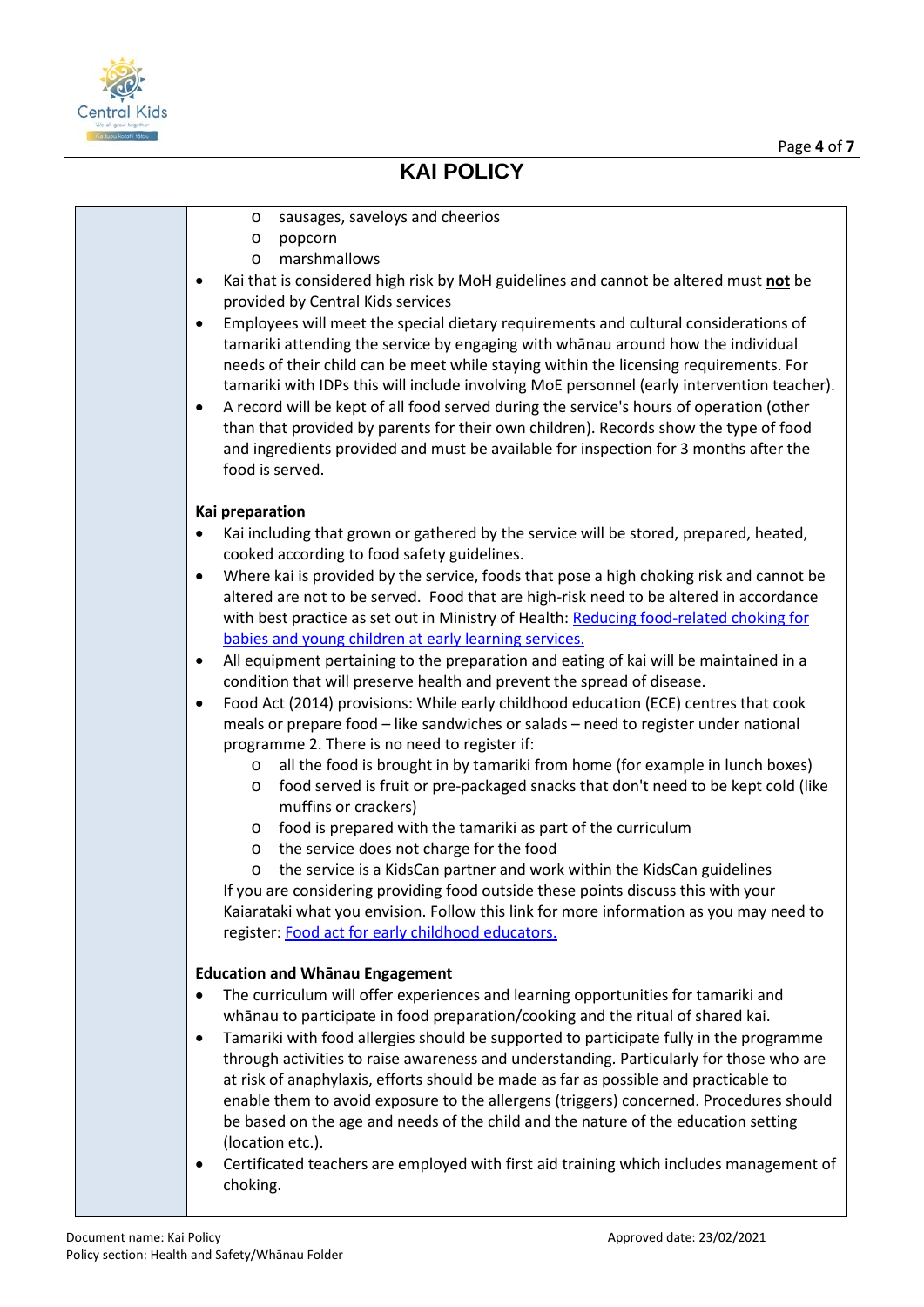

| On induction into the service all employees will receive training/refresher on how to<br>$\bullet$<br>respond to incidents of choking and other relevant kai related emergencies.<br>Arrangement of this is the responsibility of the kaiwhakaako or a delegated employee.<br>At a minimum this will be online training such as the Red Cross App.<br>Relievers will be provided with a copy of the services kai procedure and the Reducing<br>$\bullet$<br>food-choking for babies and young children at early learning services document.<br>Each service team will review the emergency response training at least every three<br>$\bullet$<br>months.<br>Employees will stay informed about, and follow, current nutritional and developmental<br>$\bullet$<br>guidelines. Information sources for what is considered nutritional kai can be found by<br>following this link: MoH current food and nutrition guidelines<br>Services must promote the Ministry of Health Guidance to whanau and may<br>$\bullet$<br>demonstrate compliance by developing procedures in partnership with whānau (GMA4-<br>Parent Involvement).<br>Educational opportunities will be provided for tamariki, whanau and employees. This is<br>$\bullet$<br>the responsibility of each services employees and will include but is not limited to<br>Posters<br>$\circ$<br>Hand outs<br>$\circ$<br>Whānau evenings<br>$\circ$<br>Storypark posts<br>O<br><b>Adult behaviours</b><br>Fair and equitable kai practices will be modelled by all adults e.g. adults must sit while<br>$\bullet$<br>eating<br>While working with tamariki and in the tamariki play space hot beverages are required<br>$\bullet$<br>to have lidded cups. Adults must keep hot drinks in their hands or out of reach of<br>tamariki. The exception to this are infants bottles. |
|-----------------------------------------------------------------------------------------------------------------------------------------------------------------------------------------------------------------------------------------------------------------------------------------------------------------------------------------------------------------------------------------------------------------------------------------------------------------------------------------------------------------------------------------------------------------------------------------------------------------------------------------------------------------------------------------------------------------------------------------------------------------------------------------------------------------------------------------------------------------------------------------------------------------------------------------------------------------------------------------------------------------------------------------------------------------------------------------------------------------------------------------------------------------------------------------------------------------------------------------------------------------------------------------------------------------------------------------------------------------------------------------------------------------------------------------------------------------------------------------------------------------------------------------------------------------------------------------------------------------------------------------------------------------------------------------------------------------------------------------------------------------------------------------------------------------------------------------|
|                                                                                                                                                                                                                                                                                                                                                                                                                                                                                                                                                                                                                                                                                                                                                                                                                                                                                                                                                                                                                                                                                                                                                                                                                                                                                                                                                                                                                                                                                                                                                                                                                                                                                                                                                                                                                                         |
| ECE Regulations 1998 - 18, 19, 20 and 26<br>$\bullet$                                                                                                                                                                                                                                                                                                                                                                                                                                                                                                                                                                                                                                                                                                                                                                                                                                                                                                                                                                                                                                                                                                                                                                                                                                                                                                                                                                                                                                                                                                                                                                                                                                                                                                                                                                                   |
| Licensing Criteria for Early Childhood Education and Care Centres 2008<br>$\bullet$                                                                                                                                                                                                                                                                                                                                                                                                                                                                                                                                                                                                                                                                                                                                                                                                                                                                                                                                                                                                                                                                                                                                                                                                                                                                                                                                                                                                                                                                                                                                                                                                                                                                                                                                                     |
| <b>PF12 Dining Facilities</b><br>O                                                                                                                                                                                                                                                                                                                                                                                                                                                                                                                                                                                                                                                                                                                                                                                                                                                                                                                                                                                                                                                                                                                                                                                                                                                                                                                                                                                                                                                                                                                                                                                                                                                                                                                                                                                                      |
| <b>HS19 Food and Nutrition</b><br>O                                                                                                                                                                                                                                                                                                                                                                                                                                                                                                                                                                                                                                                                                                                                                                                                                                                                                                                                                                                                                                                                                                                                                                                                                                                                                                                                                                                                                                                                                                                                                                                                                                                                                                                                                                                                     |
| <b>HS20 Food Hygiene</b><br>O                                                                                                                                                                                                                                                                                                                                                                                                                                                                                                                                                                                                                                                                                                                                                                                                                                                                                                                                                                                                                                                                                                                                                                                                                                                                                                                                                                                                                                                                                                                                                                                                                                                                                                                                                                                                           |
| <b>HS21 Drinking Water</b><br>O<br><b>HS22 Supervision while eating</b>                                                                                                                                                                                                                                                                                                                                                                                                                                                                                                                                                                                                                                                                                                                                                                                                                                                                                                                                                                                                                                                                                                                                                                                                                                                                                                                                                                                                                                                                                                                                                                                                                                                                                                                                                                 |
| O<br><b>HS23 Bottle Feeding</b><br>O                                                                                                                                                                                                                                                                                                                                                                                                                                                                                                                                                                                                                                                                                                                                                                                                                                                                                                                                                                                                                                                                                                                                                                                                                                                                                                                                                                                                                                                                                                                                                                                                                                                                                                                                                                                                    |
| Ministry of Health<br>$\bullet$                                                                                                                                                                                                                                                                                                                                                                                                                                                                                                                                                                                                                                                                                                                                                                                                                                                                                                                                                                                                                                                                                                                                                                                                                                                                                                                                                                                                                                                                                                                                                                                                                                                                                                                                                                                                         |
| Food and Nutrition guidelines: 2 - 18 years<br>O                                                                                                                                                                                                                                                                                                                                                                                                                                                                                                                                                                                                                                                                                                                                                                                                                                                                                                                                                                                                                                                                                                                                                                                                                                                                                                                                                                                                                                                                                                                                                                                                                                                                                                                                                                                        |
| Food and Nutrition Guidelines: Infants and Toddlers<br>$\circ$                                                                                                                                                                                                                                                                                                                                                                                                                                                                                                                                                                                                                                                                                                                                                                                                                                                                                                                                                                                                                                                                                                                                                                                                                                                                                                                                                                                                                                                                                                                                                                                                                                                                                                                                                                          |
| Reducing food-choking for babies and young children at early learning services<br>$\circ$                                                                                                                                                                                                                                                                                                                                                                                                                                                                                                                                                                                                                                                                                                                                                                                                                                                                                                                                                                                                                                                                                                                                                                                                                                                                                                                                                                                                                                                                                                                                                                                                                                                                                                                                               |
| www.mpi.govt.nz/foodact<br>٠                                                                                                                                                                                                                                                                                                                                                                                                                                                                                                                                                                                                                                                                                                                                                                                                                                                                                                                                                                                                                                                                                                                                                                                                                                                                                                                                                                                                                                                                                                                                                                                                                                                                                                                                                                                                            |
| Food act for early childhood educators<br>$\bullet$                                                                                                                                                                                                                                                                                                                                                                                                                                                                                                                                                                                                                                                                                                                                                                                                                                                                                                                                                                                                                                                                                                                                                                                                                                                                                                                                                                                                                                                                                                                                                                                                                                                                                                                                                                                     |
|                                                                                                                                                                                                                                                                                                                                                                                                                                                                                                                                                                                                                                                                                                                                                                                                                                                                                                                                                                                                                                                                                                                                                                                                                                                                                                                                                                                                                                                                                                                                                                                                                                                                                                                                                                                                                                         |
| https://www.inclusive.tki.org.nz/guides/allergies-and-learning/<br>$\bullet$                                                                                                                                                                                                                                                                                                                                                                                                                                                                                                                                                                                                                                                                                                                                                                                                                                                                                                                                                                                                                                                                                                                                                                                                                                                                                                                                                                                                                                                                                                                                                                                                                                                                                                                                                            |
| Reducing food-related choking for babies and young children at early learning services.<br>$\bullet$                                                                                                                                                                                                                                                                                                                                                                                                                                                                                                                                                                                                                                                                                                                                                                                                                                                                                                                                                                                                                                                                                                                                                                                                                                                                                                                                                                                                                                                                                                                                                                                                                                                                                                                                    |
|                                                                                                                                                                                                                                                                                                                                                                                                                                                                                                                                                                                                                                                                                                                                                                                                                                                                                                                                                                                                                                                                                                                                                                                                                                                                                                                                                                                                                                                                                                                                                                                                                                                                                                                                                                                                                                         |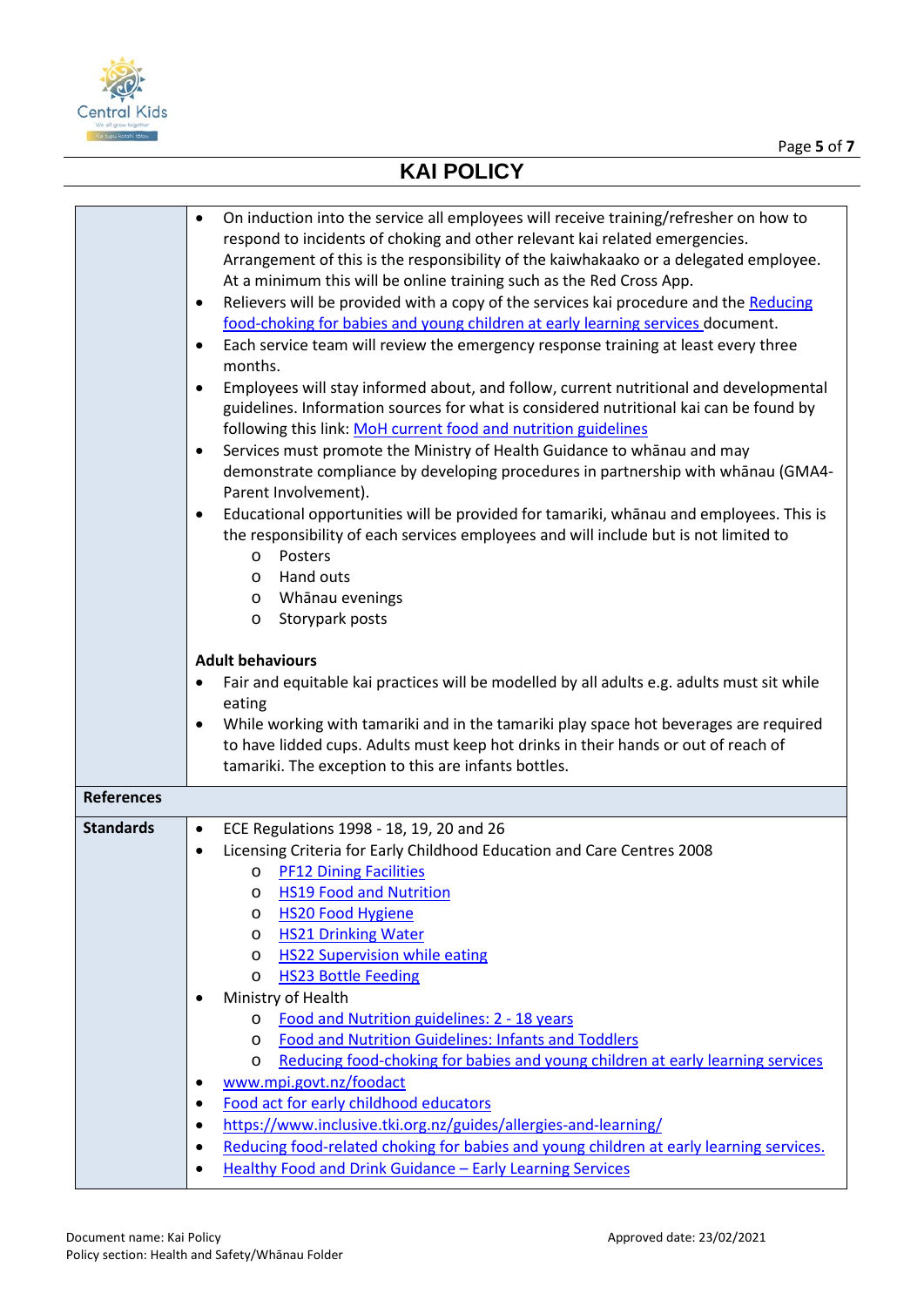

| <b>Service</b><br><b>Documents</b> | Central Kids Early Education health and safety manual - food handling<br>$\bullet$<br>Annual Plan Workbook<br>$\bullet$<br>Work training records<br><b>Routines Handout</b><br>٠<br><b>Induction Checklist</b><br>$\bullet$<br>Routine Playground and Environment Checklist<br>٠<br><b>Survival Kit Checklist</b> |
|------------------------------------|-------------------------------------------------------------------------------------------------------------------------------------------------------------------------------------------------------------------------------------------------------------------------------------------------------------------|
|                                    | <b>Enrolment Forms</b><br>$\bullet$                                                                                                                                                                                                                                                                               |
| <b>Policy</b><br><b>Review</b>     | Central Kids may amend and vary its policies from time to time at Central Kids discretion and<br>employees are required to observe such policies.                                                                                                                                                                 |

### **Suggestions to support the requirements of this policy**

- Install fridges in close proximity to kai areas
- Place kai areas in close proximity to the kitchen
- Suitable foods for service to supply to supplement tamariki lunch boxes include
	- o Bananas
		-
	- o Yoghurt o Sliced cheese
- Where the service grows high risk food e.g. plums
	- o this may be distributed to whānau to take home and use as they choose or
	- o placed in community pantries
	- $\circ$  used as a learning opportunity by working with tamariki to prepare the kai so that the risks are reduced
- Service professional development or equity funding budgets may be allocated to training support staff (administrators and teacher aides) in basic first aid including kai related emergencies such as choking
- Look within the local community for expertise with providing guidance around heathy kai options. Many community organisations provide personnel or progammes for tamariki and/or adults
- An example of information that can be displayed at the service includes <https://www.kidshealth.org.nz/choking-what-do>

### **[Minimising food related choking in ECE](https://govt.us10.list-manage.com/track/click?u=373954a1e5499801180060837&id=7b3656f1b8&e=b45eee317c) - FAQs**

These FAQs relate to the upcoming amendments to the licensing criteria for centre-based and home-based early learning services and ngā kōhanga reo and have been sourced from the Ministry of Education Website

### *Why are these changes being implemented?*

Certain foods and the way some foods are prepared and served presents a higher choking risk to children under 5 years of age. There has always been guidance for keeping children safe while eating and it has been expected that early learning services followed it. In 2019, the Ministry of Education initiated a review of the licensing criteria around food safety. Following public consultation, where we received over 2600 responses, it was determined that changes were required to remove all doubt and make the guidance mandatory, only where services are providing food to children. We are also requiring services, where parents provide food for their child, to give all parents a copy of the guidance (either electronic or hard-copy) and to promote the guidance with parents. We are producing a resource with the Ministry of Health that can be used for this purpose and will distribute this to all services shortly.

o Bread o Butter

o Oranges